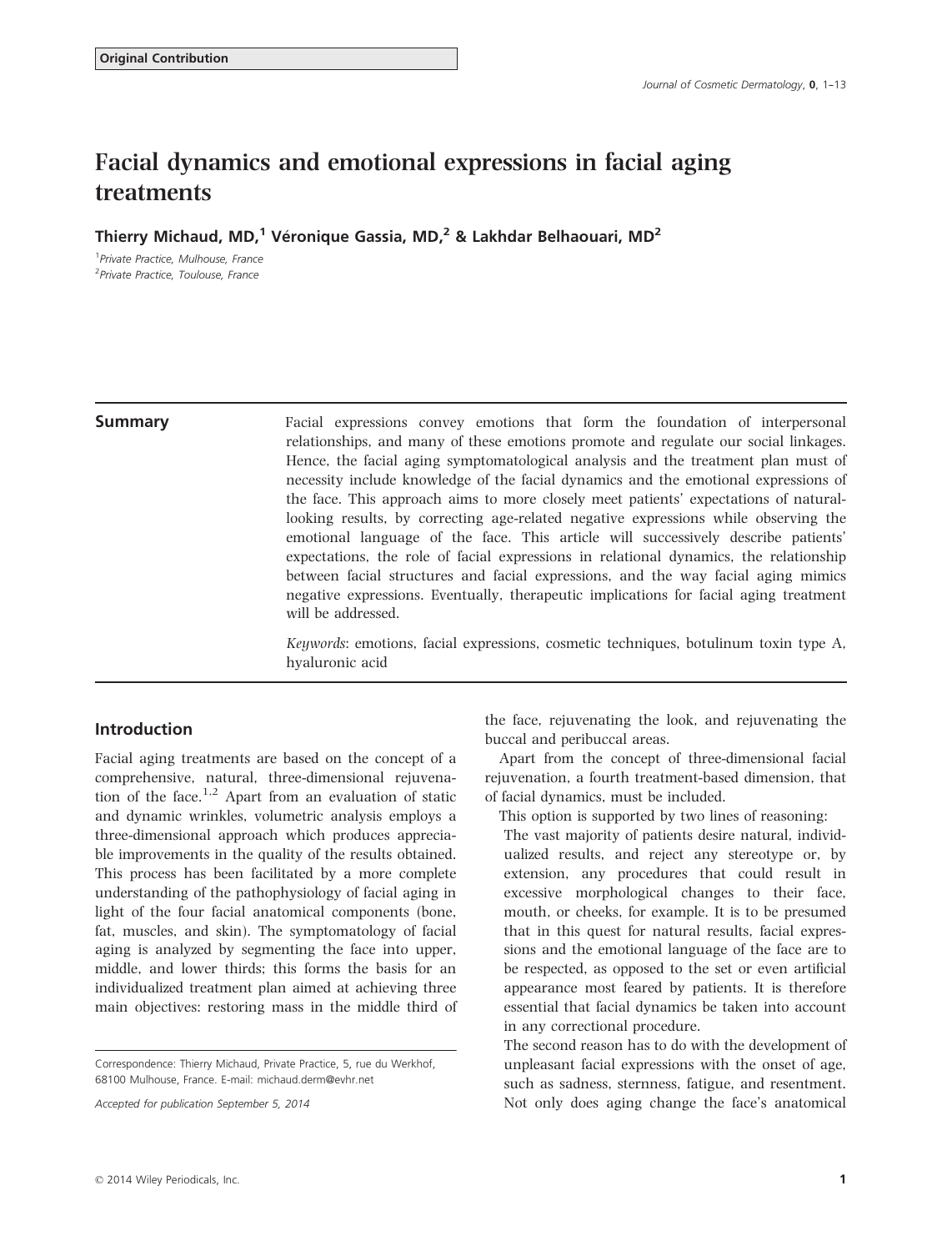structures, but it additionally imposes inappropriate expressions to the point where the subject is no longer recognizable. "Aging makes persons lose their facial reference image" (David Le Breton).

These expressions are identified and deemed as emotionally inappropriate by the patients themselves and by the people around them. This creates quite a discrepancy between the patient's image and his personality, resulting in a loss of self-esteem and reduced quality of life.

Hence, the facial aging symptomatological analysis and the treatment plan must of necessity include knowledge of the facial dynamics and the emotional expressions of the face. This approach will more closely meet patients' expectations of natural-looking results, by correcting age-related negative expressions while observing the emotional language of the face.

# What patients expect and the meaning of "natural"

Around eighty patients attending our surgeries were asked to complete a questionnaire of open-ended queries. This purely qualitative survey did not intend to provide figures or statistics, but only to extract verbatim reflecting patient expectations, which are summarized in the table below:

Table: Summary of patient responses to the questions "What are your expectations of this treatment?" and "What fears do you have in relation to this treatment"?

| Failure from a loss<br>of facial expressiveness | A fixed stare<br>A hardened expression<br>Loss of expression; inexpressive,<br>lifeless, or bland face<br>Frozen look<br>Loss of facial mobility                                                                                                                                   |
|-------------------------------------------------|------------------------------------------------------------------------------------------------------------------------------------------------------------------------------------------------------------------------------------------------------------------------------------|
| Failure due to a<br>loss of naturalness         | Misrepresenting, distorting my opinion<br>of my face<br>A deformed face<br><b>Eacial distortion</b><br>Changes that are not reflection<br>of personality<br>Variances with my personality<br>Having my personality taken away<br>Not recognizing myself<br>Having a different face |
| Rejection of<br>stereotypes                     | No standardization of the face<br>Looking like an inflated doll<br>Having an inflated, wrinkle-less face                                                                                                                                                                           |
| Other                                           | Identifying the type of treatment<br>Indelible marks (linked to complications)<br>Appearing ridiculous from wanting<br>to appear too young                                                                                                                                         |

In terms of expectations, the responses are remarkably similar: looking "attractive," "rested," "less tired,"

"fit," or "relaxed" are the most commonly occurring statements in more than three-quarters of the questionnaires.

# Effects of negative expressions

The patients emphasized the effects of negative expressions: only few respondents complained about "looking old," with the majority primarily voicing regret about a negative or odd expression, without specifically complaining about aging.

Appearing "sad and old" and "less lively" were the most frequently mentioned complaints, followed by "loss of expressiveness" and have a "less pleasant" appearance. Interestingly enough, several patients were bothered by the discrepancy between the change in their appearance and their "full life," their "state of mind," and their "lively, exciting disposition". Also worth mentioning is a patient's comment that "my face ages more quickly than my personality."

In terms of expectations, the requests made pertained mostly to obtaining positive, pleasant expressions: "a sparkling expression," "a benign expression" and "more cheerful."

# Expectations: in search of naturalness and balance

More than three-thirds of the patients spontaneously asked for "natural" results. In response to the question "what are natural results?," the answer was almost unanimously a "touch-up" without any noticeable modifications; "I want to look like myself" wrote one patient, "to give the impression that I've come back from a holiday" and "that I'm using a good cream." The next sentence sums it up nicely: "How do you do it? You never change."

Lastly, several patients were entirely cognitive in their expectations: "To treat myself well physically and morally without giving a reason," "to be cheerful and raring to go in the morning," "to be in top form and feel good about myself," "to feel more radiant," "to be full of energy" and "to feel comfortable in my skin." These comments that exclude any reference to appearance fall in line with a concept discussed below: the relationship between emotions expressed and emotions felt.

# Rejection of stereotypes

In response to the question "What are your fears concerning the treatment?," the vast majority of patients said they feared the treatment would bring about variances between their face and their personality,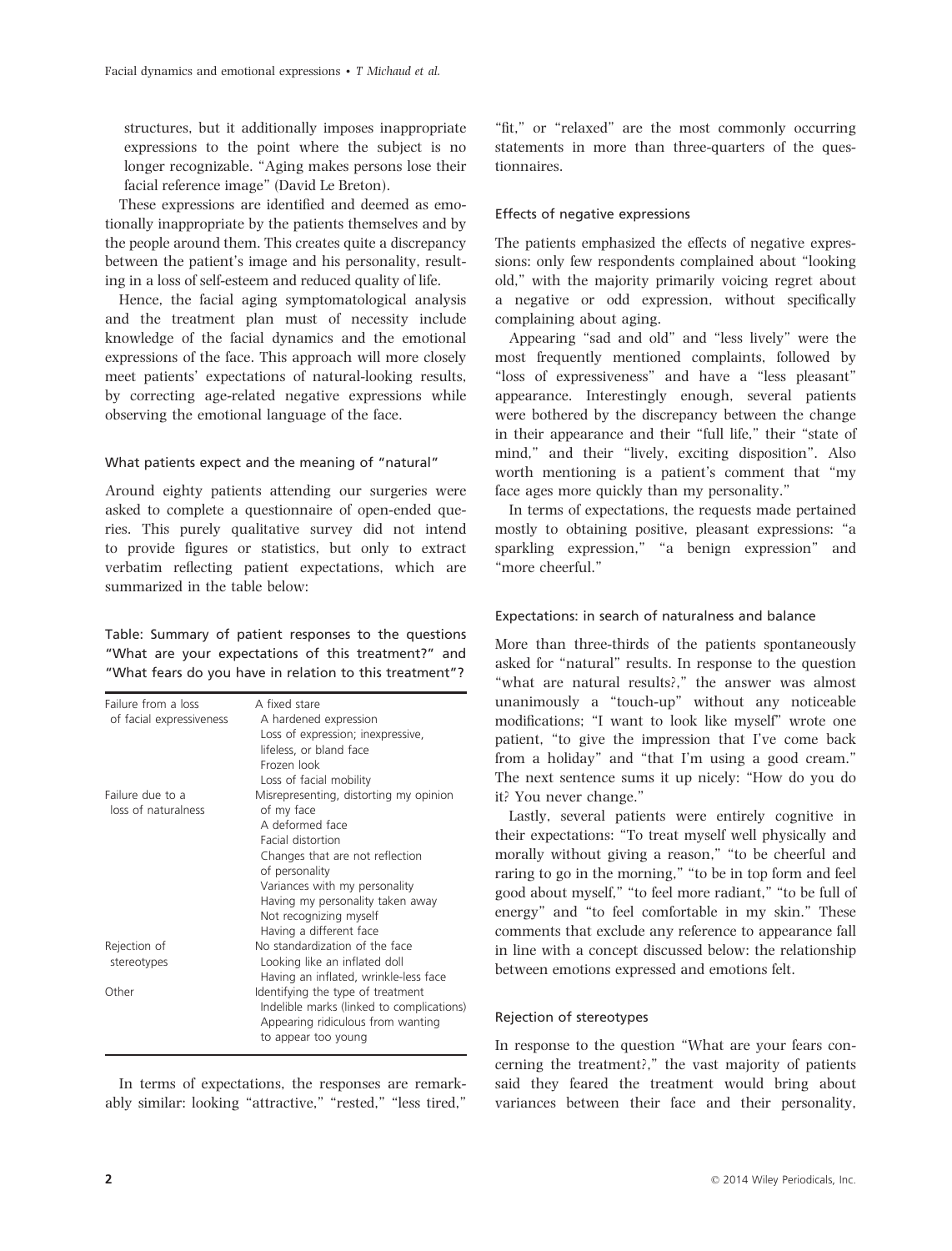make them lose their expressiveness or turn them into stereotypes.

Several patients wanted "the same face without big wrinkles," "the same but better, or younger," "to appear younger without it being too noticeable," expressing the desire to make changes that are not radical and to be able to recognize themselves after the treatment.

Thus, our patients desire above all else to remain as they are and are requesting inconspicuous treatments which respect their original facial appearance and their expressiveness. Some of them explicitly wrote that they wanted to look "the same way with a few years taken off". They dreaded having rigid masks, stereotypes, and no longer being "themselves."

# Facial expressions and emotions: the foundation of relational dynamics

As early as 1872, Darwin claimed that facial expressions performed the communicative function of informing persons in a social environment of the emotional state of the person wearing the expression.<sup>3</sup> The traditional theory postulates that there are innate, biologically determined connections between some emotional states and prototypical facial expressions, the purpose of which is to communicate what people feel. These would include, inter alia, the emotions of joy, fear, sadness, surprise, dislike, shame, and contempt.<sup>4</sup> Paul Eckman actually believes that the basic emotions are limited to anger, fear, surprise, dislike, joy, and sadness (Fig. 1). 5

These basic emotions would therefore be universal, notwithstanding variations acquired on the basis of cultural usage and social rules. Alternative theories advanced around the close of the 20th century and supported by sound research suggest instead that facial expressions could result from a subtle chemistry

involving emotion, communication, and individual personal characteristics associated with gender and social status, among other things.

Irrespective of the theoretical basis, emotions – which are conveyed by facial expressions – form the foundation of interpersonal relationships, and many of these emotions promote and regulate our social linkages. In addition to the basic facial expressions, there is an infinite variety which finds their explanation in culturally determined display rules (Fig. 2).

For instance, "emotional affinity" (similar reactions by persons to the same occurrence) plays a role in the attraction two persons feel toward one another. The "emotional contagion" phenomenon is an involuntary response to the emotional reactions of others; "empathy" is understanding another person's emotions from that person's psychological viewpoint, and this encourages supportive behaviour.

Emotional facial expressions and communication are very closely linked. To communicate, a person must be capable of externalizing his emotions – keeping them genuine to a degree or varying them according to the situation – so that the person to whom he is speaking is able to share and feel them. Emotional displays therefore, apart from simply being spontaneous manifestations of our feelings, are intricately integrated into relational dynamics.<sup>6</sup>

# Mirror facial expression recognition

When a given facial expression is witnessed, a neural circuit, identical to the one triggered when this same emotion is felt, is activated. This phenomenon is referred to as "mirror" facial expression recognition. It would appear to be used for understanding and anticipating the behaviour and intentions of the other person, as well as for suitably controlling one's own



Figure 1 Basic prototypical expressions according to Eckman (Coll. Dr Michaud).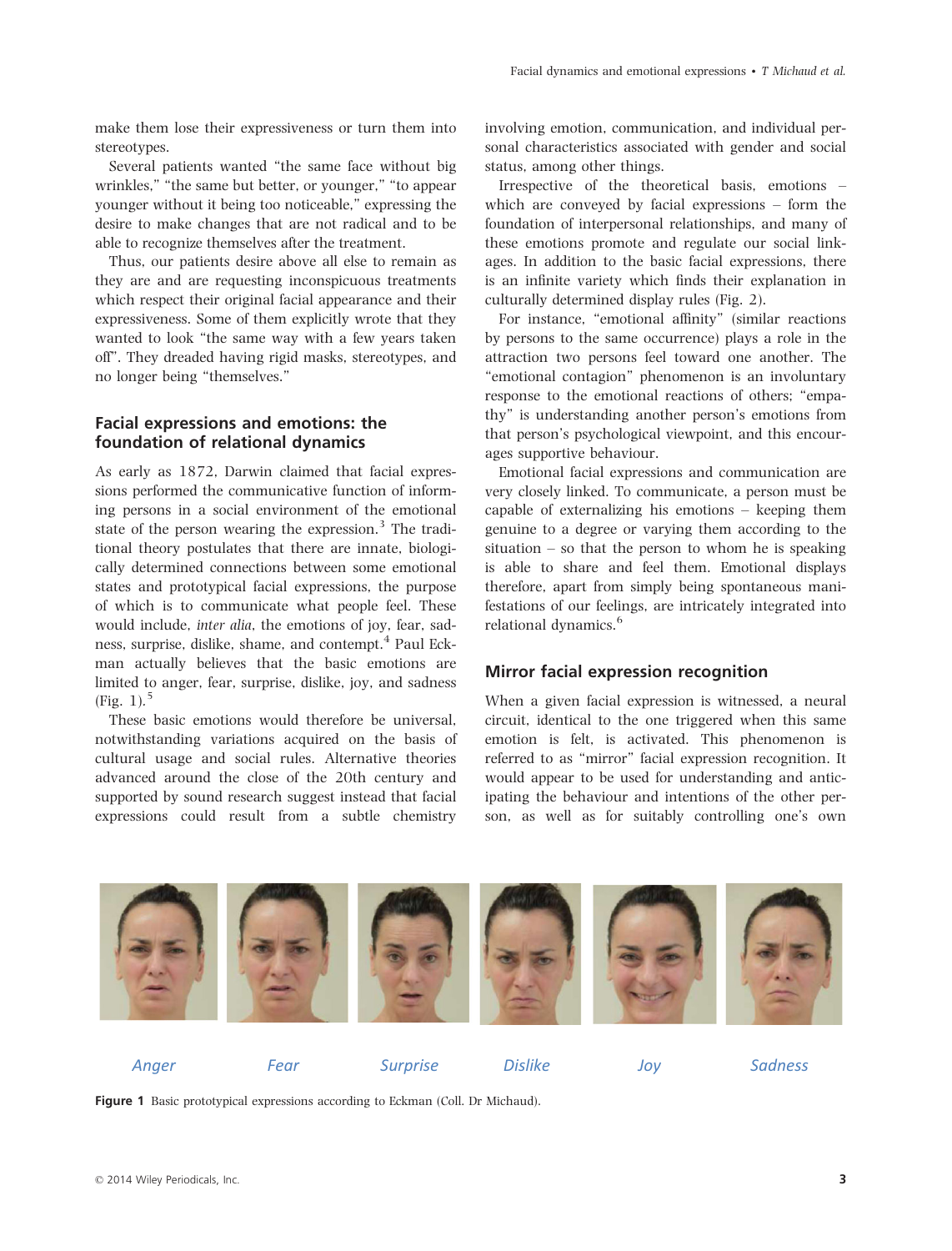

Figure 2 Complex expressions : the sophisticated nature of facial expressions constitutes a separate language form and an actual method of communicating emotions: "to talk with one's eyes, to eye hungrily".

behaviour. In a broader sense, this mechanism serves to give an understanding of what occurs whenever others experience a sensation (i.e., pain, a touch) or an emotion (i.e., joy, sadness). The fact that the emotional mechanism is activated during execution as well as during observation of an emotional facial expression, suggests that these two cognitive functions are functionally interdependent.<sup>7</sup>

In addition, the other person's facial gestures tend to be automatically and subconsciously imitated, from as far back as early childhood. It has been demonstrated that observing angry or happy faces produces a corresponding electromyographic response. For example, activity in the large zygomatic muscle is more pronounced when happy faces are observed than when angry faces are observed, while corrugator activity is reduced. By the way of stimulating facial expression, imitation enables the emotions expressed by another individual to be better understood and categorized. In this way, it has been demonstrated that the intensity of the emotional facial expressions imitated influences the intensity of the nervous system's response. The interplay of sensory and motor systems in enabling recognition of emotions expressed by others is therefore vitally important<sup>7</sup>.

### Facial feedback

The "facial feedback" phenomenon shows that our own expressions also influence our cognition. For example, a positive facial expression assumed as part of an experience leads to funnier interpretations in the form of cartoons. This also obtains for negative expressions: generally speaking, voluntarily adopting a facial expression increases the extent to which the corresponding emotion is felt. Conversely, the inability to put on an expression reduces the ability to feel the corresponding emotion. Hence, it has been demonstrated that patients injected with botulinum toxin (Botox) in the glabella (and therefore unable to frown) were less prone to depression and anxiety than patients given other aesthetic treatments.<sup>8</sup> Other experiences have shown that frowning leads to a more depressing mood, raising the brow increases the ability to experience surprise, and producing an expression of disgust leads to greater detection of unpleasant odours.<sup>9</sup>

# Factoring facial dynamics into treatment

A face is not static but dynamic: it reflects an expression.

This expressiveness engages the play of the muscles involved in the facial expression as well as the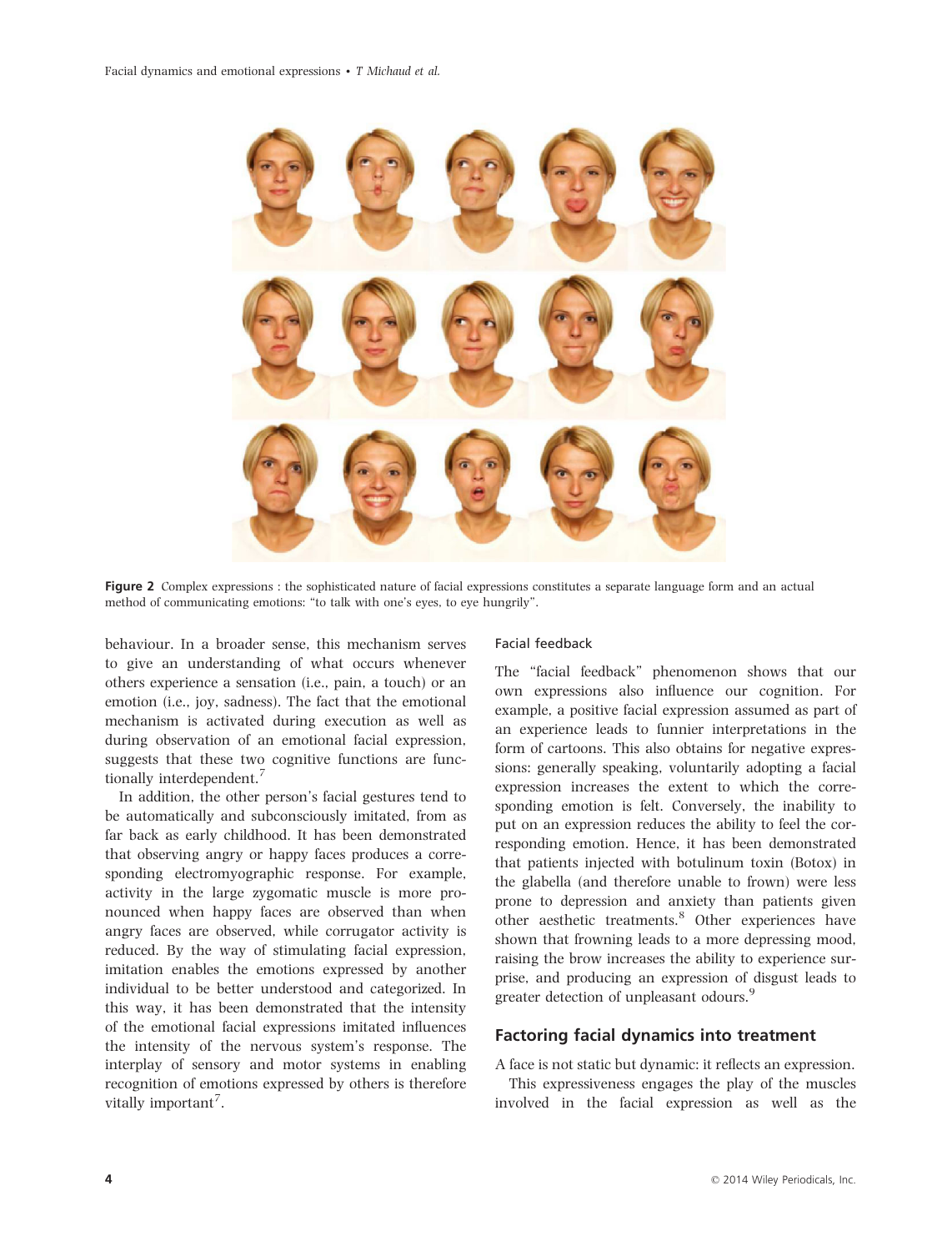movement of basic segments of the face, including fatty segments.

# Facial expressions and their muscular system

The cutaneous muscles of the face are very closely interconnected from an anatomical viewpoint, as they are all agonist and antagonist muscles on a variety of levels. This interplay of functions is most useful in the role of conveying the complex and subtle looks, communication, and facial expressions which are very often meant to replace speech. $<sup>1</sup>$ </sup>

As far back as 1862, Duchenne de Boulogne, through his research in electrophysiology, attributed the language of expression, passion, and emotion to the various cutaneous muscles of the face. $10$  The "facial action coding system" (FACS), more recently, developed by psychologists Ekman and Friesen (1987), is a method of describing facial movements. The FACS system is based on a description of 45 action units each corresponding to the movement of one part of the face and capable of engaging several muscles. $^{11}$ 

# Basic facial expressions: joy, fear, sadness, anger, surprise and dislike

Expressions resembling joy are characterized by a general uplifting of the face, accompanied by the opening and dilation of the transverse orifices. The risorius muscle, which is peculiar to humans, is the muscle most engaged in the act of smiling, as it laterally widens the commissure, combining this action with the orbicularis oris muscle which relaxes and allows the buccal orifice

to open. As the orbicularis oris muscle relaxes, the modiolus is released and mobilized:

- Laterally to express satisfaction, like the Mona Lisa.
- Upwards and outwards by the zygomaticus major muscle to express joy and to laugh.

Simultaneously, synchronous contraction of the orbicularis oculi muscles, as during hearty laughter, causes the outer corners of the eyelids to crease by slightly lifting the lower eyelids (Fig. 3). $9$ 

Expressions of total exuberance are likewise produced in conjunction with the levator muscle of the upper lip. If the smile is suppressed, the orbicularis oris muscle contracts, preventing mobilization of the modiolus. A forced smile or a grimace is identified through isolated contraction of the zygomaticus major muscle in an otherwise motionless face.

Conversely, in sad facial expressions, depressor muscle action predominates by drawing transverse orifices downwards. The corrugator muscle creases the eyelid and draws it downwards, the depressor anguli oris pulls the labial commissure downwards, accentuating the bitterness folds and expressing sadness and contempt. It can be voluntarily contracted to suppress tears. The corrugators play a role in expressing sadness, concentration, and attentiveness; however, when its action is exaggerated, anger and impatience as well as mental torture could be expressed. The procerus, by horizontally creasing the space between the eyebrows, produces expressions of aggressiveness or intense pain. Fright and anger are produced by the action of the platysma.

Attentiveness, concentration and deep thought are communicated by the combined action of the two



Figure 3 (a) Happy expression in which the levator and dilator muscles predominate. (1) Orbicularis oculi muscle, (2) Dilator naris muscle, (3) Zygomaticus major muscle, (4) Risorius muscle, (5) Orbicularis oris muscle. (b) Sad expression in which the depressor muscles predominate. (1/2) Orbicularis oculi muscle, (3) Levator muscle of the upper lip, (4) Zygomaticus major muscle, (5) Orbicularis oris muscle, (6) Depressor anguli oris muscle, (7) Depressor labii inferioris muscle, (8) Mentalis muscle (Diagrams by L. Belhaouari and V.Gassia).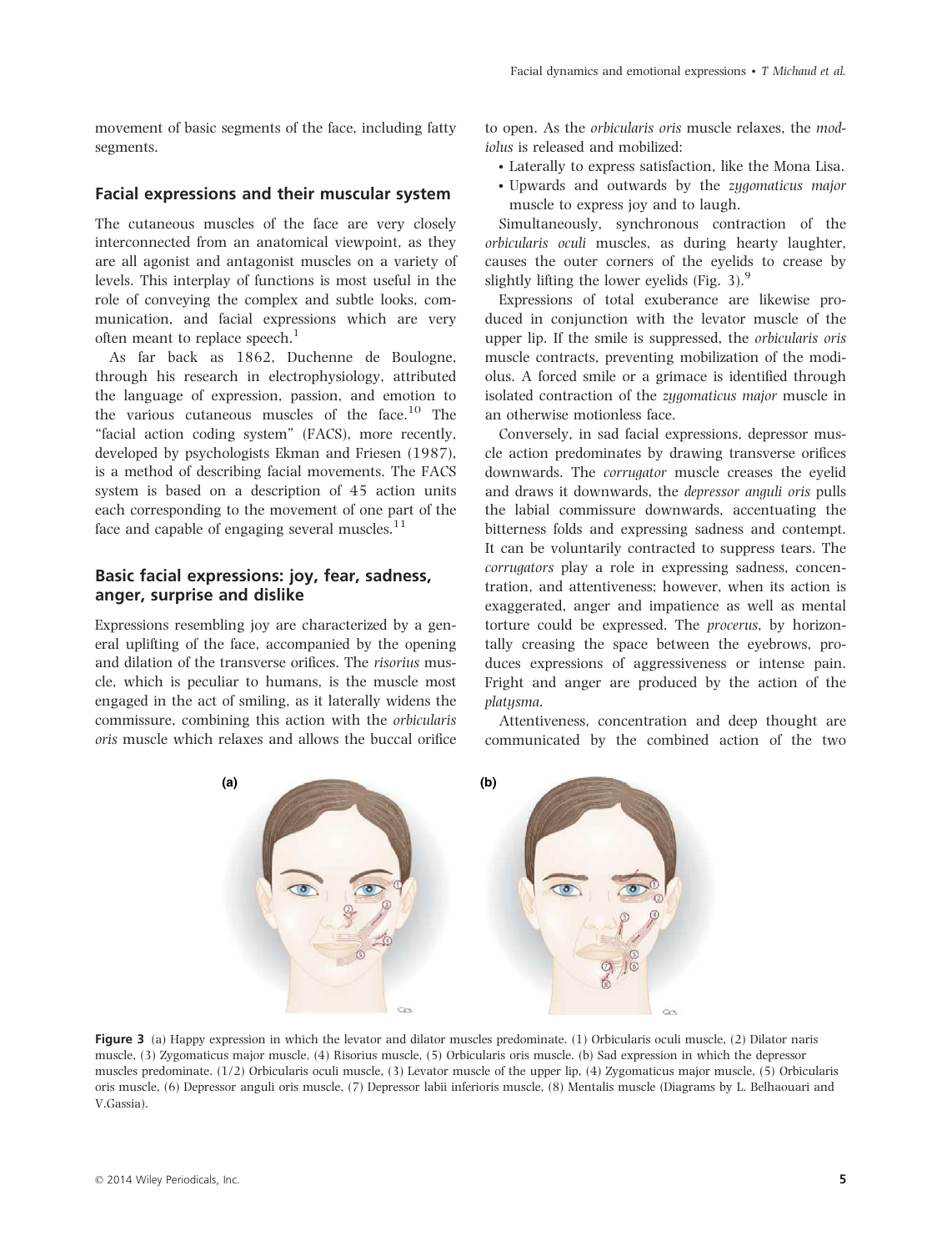orbicularis muscles (oculi and oris), the frontalis muscle, and the corrugator muscle. This is reflected on the face by tension in the facial mask which restricts the opening of orifices. The frontalis muscle, while it lifts the brow, increases the action of its antagonist, the orbicularis oculi muscle. Transverse frontal wrinkles and glabellar wrinkles express the action of the frontalis and corrugator muscles.

Sensuality is expressed in the mobilization of the zygomaticus major, the nasal and orbicularis oris muscles, with the nostrils dilated, the commissure slightly open, and the lips eager.<sup>9</sup>

The expression of surprise engages the dropping of the lower jaw (masseter, temporal, and pterygoid muscles), the lifting of the eyebrows by frontalis muscle action, and the opening of the eyes by the corresponding  $orbicularis$  muscle.<sup>11</sup>

# The fat compartments in facial expressions

The mid-face, that is, the cheeks and the malar regions, located between the lower eyelid and the nasolabial fold, comprises a bony foundation which supports two malar fat compartments separated by the orbicularis oculi muscle.

It has fixed, static suborbicularis oculi fat and movable superficial orbicularis oculi fat, which play a dynamic role in looks and facial expression and in slackening linked to aging. These two fat compartments are separated by the orbicularis oculi muscle. They feature prominently in our work and contribute enormously to the contours of the cheeks and the fullness of the cheek area.<sup>12–16</sup>

Suborbicularis Oculi Fat (SOOF) forms a dense padding which adheres to the bony protrusion it covers. Such deep adherence fixes this suborbicularis oculi fat in place and renders it static. It is not mobilized by facial expressions and does not droop with agerelated slackening. It does, however, become partially atrophic due to the effects of aging (Fig. 4).

Superficial orbicularis oculi fat covers the orbicularis muscle and the suborbicularis oculi fat. Being of less dense structure than the suborbicularis oculi fat, superficial orbicularis oculi fat adheres to the skin (Fig. 4).

It conforms to the movements which produce expressions and facial dynamics, of which the orbicularis muscle is one of the prime instigators in this respect. Apart from being partially atrophied by aging, it becomes loosened and ptosed in a downward/inward rotation vector.

Overall, the movable, dynamic elements are as follows: the skin, the superficial orbicularis oculi fat, and the orbicularis oculi muscle. Everything functions as if there is drift space between the suborbicularis oculi fat and the orbicularis muscle, as well as between the orbicularis muscle and the superficial orbicularis oculi fat. As far as volumizing treatments are concerned, it would be absolutely necessary to analyze how the soft parts of the face move when facial expressions are assumed, in order to determine whether the suborbicularis oculi fat compartment should be filled, or to learn about the movable superficial orbicularis oculi fat.

# Aging and facial expressions

#### Full facial aging

Chronodermy is genetically programmed natural cellular aging. With the passage of time, the mechanisms maintaining the body's cells change, and the cell renewal rate decelerates. Chronodermy effects changes on all levels: in the bones, muscles, and subcutaneous and cutaneous layers, resulting in signs of aging. Loose skin, aponeuroses, fat, and muscle become evident, as well as fixed expression lines and deep wrinkles from



Figure 4 Sub-orbicularis and superficial orbicularis fat compartments.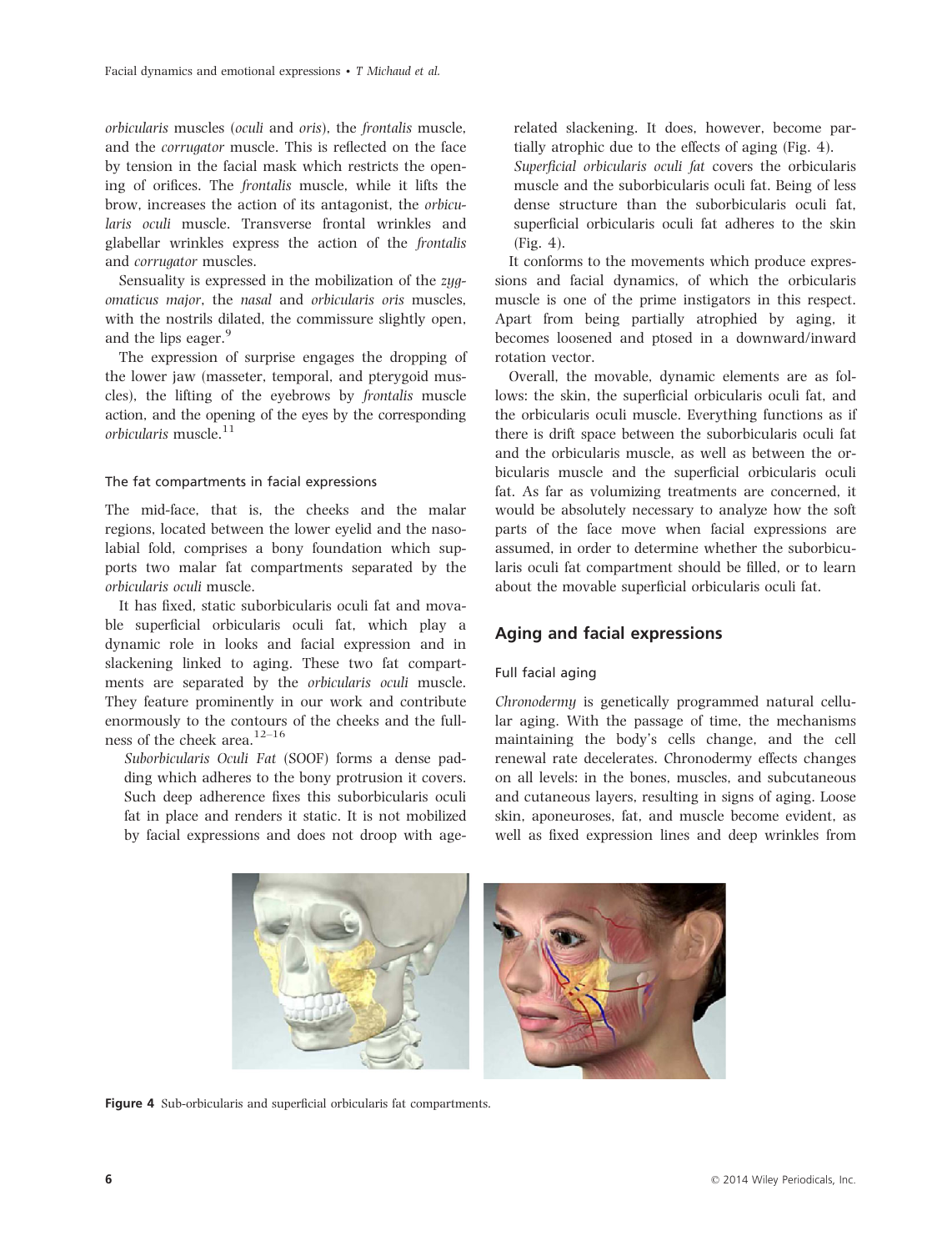muscular hypertonia in response to age-related slackening of the muscles, along with atrophy of these various components accompanied by volume reduction: retrusion of the lips, subcutaneous depressions, reduced fullness, and contours.

While the age at which this process begins is genetically determined, there are certain internal and external factors which contribute to its premature onset and the speed at which it advances, such as sun exposure, smoking, alcohol use, diet and lifestyle imbalances and nutrition, hormonal changes, illness, and pathological disorders.

#### Aging of the mid-face

One of the key factors of facial aging is the aging of the mid-face. $1$ 

The primary mechanism of aging in the cheek area is slackening, as the skin and fat of the upper part droops downwards and fills the lower part of the face. The triangle of youth becomes inverted (Fig. 5).

This morphological transformation outlines the 3 main folds linked to facial aging: the palpebromalar fold, the mediojugal fold, and the nasolabial fold (Fig. 6).

The palpebromalar fold marks the upper boundary of the superficial orbicularis oculi fat pad.

The mediojugal fold is oblique toward the bottom and outside of the downward and inward drift vector linked to the slackening of tissue.

The internal portions of these two folds meet to form a "Y," creating the tear trough.

The nasolabial fold marks the lower boundary where the skin–fat complex is intercepted. This is a fold made up of accumulated tissue. The nasolabial fold is pro-



Figure 5 Aging of the mid-face: inversion of the triangle of youth.



Figure 6 (1) Palpebromalar fold, (2) Medio-jugal fold, (3) Nasolabial fold, (4) Internal part of the palpebromalar fold and internal upper part of the malojugal fold = tear trough.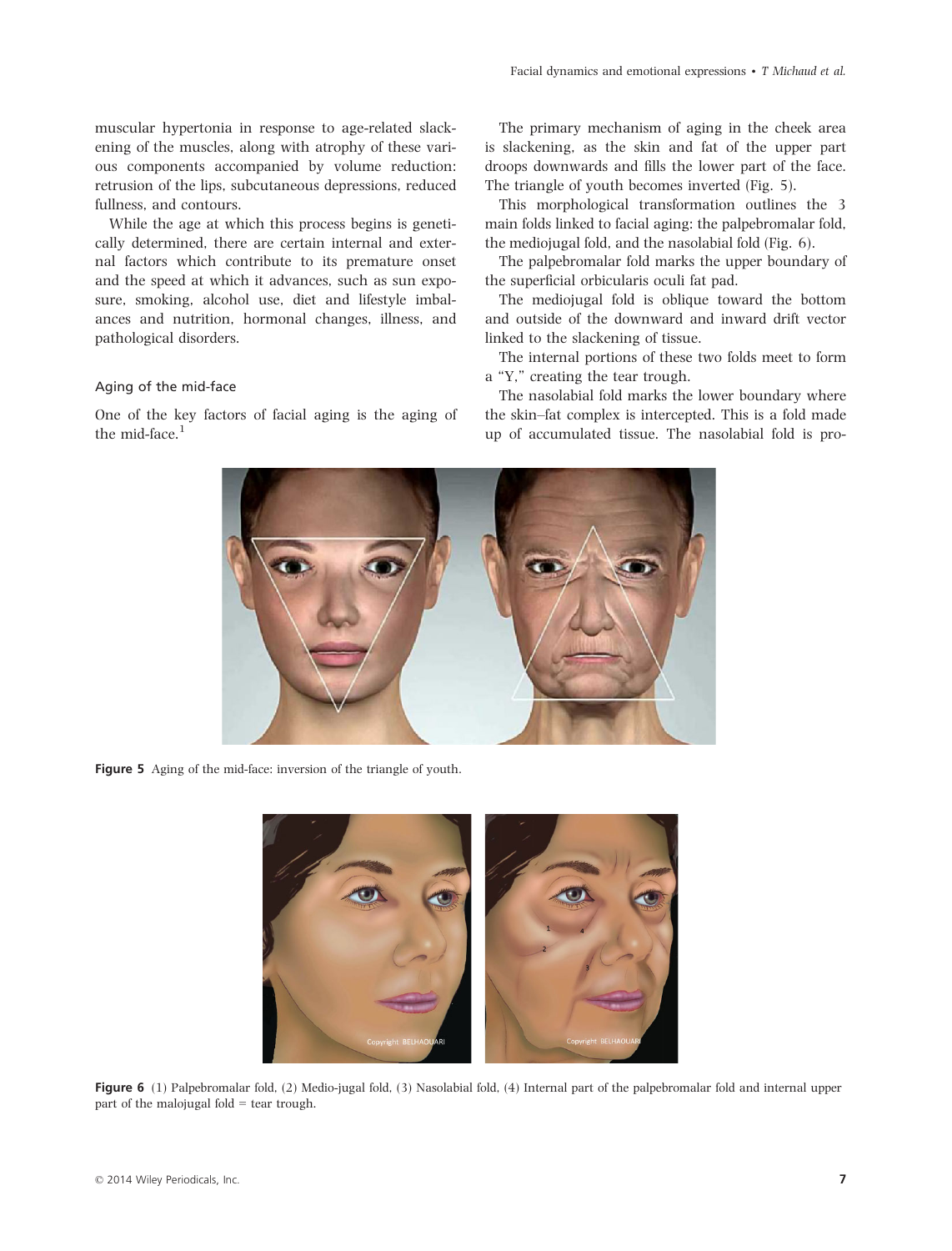gressively transformed into a nasal line, consequently creating the bitterness fold under the oral commissure. When it extends lower, it extends past the jaw line and forms the anterior part of the jowl.

Located between the palpebromalar and mediojugal folds is the partially unoccupied area of superficial orbicularis oculi fat.

Two essential factors must be taken into consideration when dealing with the mid-face area:

- Volume: insufficient, normal, or excessive.
- Age-induced slackening: presence or absence of drooping.

The indications will depend on these stages: enhancement when only the volume is insufficient; enhancement and rejuvenation if there is age-induced slackening of tissue.

We have observed that the introduction of a relatively minimal quantity of 0.55 cc of volumizing hyaluronic acid into the mid-face results, among other things, in a definite facelift effect, with lifting of the palpebromalar fold, foreshortening of the lower eyelid, reduction of the nasolabial fold, and improvement of the oral commissure.

We believe by assumption that this input of volume stimulates and lengthens the orbital portion of the orbicularis muscle in this area, and as a result of medullary or cerebral reactions, the orbicularis muscle contracts, thereby causing a definite facelift effect.

#### Aging of the upper third of the face

Slackening is the loss of elasticity added to the weight of the brow and of the retro-orbicularis oculus fat (ROOF), leading to drooping of the forehead and brow. Reactionary contraction of the forehead muscle leads to the appearance of horizontal expression lines on the forehead. This reactionary contraction can offset or even improve the drooping effect by raising the brow, except in the case of the lateral part of the brow.

In addition, the upper eyelid becomes heavier when the palpebral sacs are accentuated due to reduced support from the orbital septum which becomes less toned with age. Hypertonia of the palpebral orbicularis muscle causes the palpebral fissure to recede.

Drooping of the brow and upper eyelids progressively limits the field of vision, and this accentuates reactionary contraction of the forehead.

In some cases, aging can also bring about atrophy of soft parts accompanied by skeletization of the periorbital region.

Vertical frown lines signal breaks caused by repeated contractions of the corrugators muscle and horizontal



Figure 7 Aging of the upper third of the face.

wrinkles at the root of the nose signal the action of the procerus muscle (Fig. 7).

#### Aging of the lower third of the face

The nasolabial fold is progressively transformed into a nasal line, consequently creating the bitterness fold under the oral commissure. When it extends lower, it extends past the jaw line and forms the anterior part of the jowl. Double chin, jowls, dewlaps and shrivelled skin gradually replace the oval contour of the face and the well-defined neck and chin.

The skin–fat tissue in the neck, as elsewhere, loses its elasticity. It becomes loose and progresses down wards as with cheek slackness. The platysma muscle is where shortening occurs, and where the muscle fibres cluster together to form platysma cords. The horizontal wrinkles of the neck are creases and puckers, and not expression lines created by the muscle action.

Lip volume is reduced and bone loss decreases back tooth counter-support. The lips lose their convexity and obliquity, and become vertical and retruded with greater evidence of a lengthened white lip. Radial surface expression lines appear due to skin–muscle interaction and atrophy of the muscle bed which gave the lips their contours (Fig. 8a,b,c).

At the level of facial expressiveness, aging is the cause of two phenomena:

Creasing of the skin linked to repetitive expressions become permanent over time and sets people's natural expressions (dynamic wrinkles: crow's feet, forehead wrinkles).

Slackening and drooping, associated with drift and fat volume atrophy and loss of bone support, characterize artificial expressions and simulate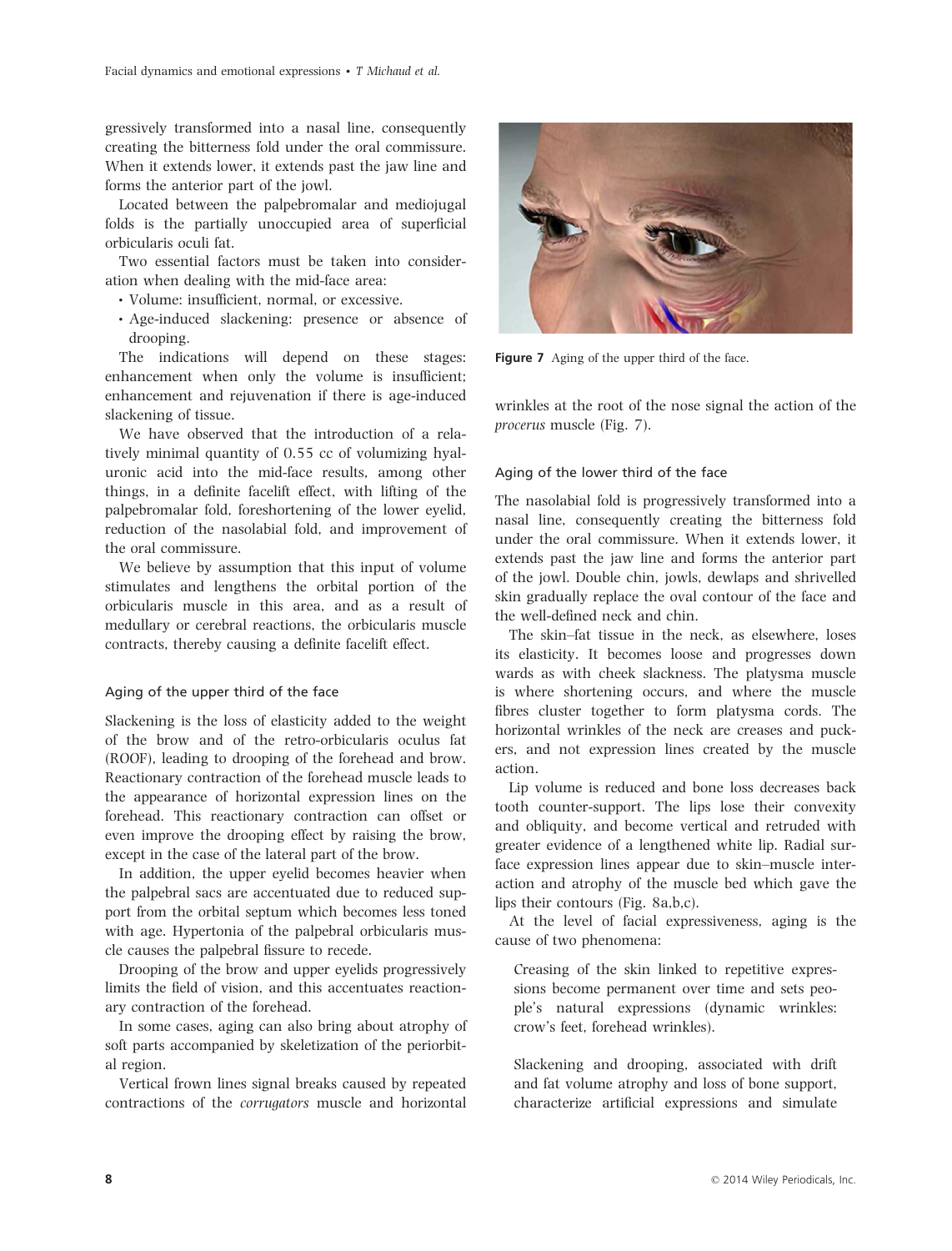

Figure 8 (a) Aging of the lower third of the face. (b) Loss of volume; lengthening of the white lip; retrusion; atrophy of the skin; wrinkles. (c) Aging of the lips.

the effects of depressor muscles: nasolabial folds, bitterness folds, and tear troughs which express sadness, fatigue, bitterness, and sternness.

# Aging and negative expressions

The semiological sequence of facial aging analysis follows a systematic approach, albeit the aging perception is obviously global. It is hence possible to establish an accurate correlation between facial aging anatomic signs and related negative expressions. The semiological analysis, both static and dynamic, leads to identify the "key points" of negative expressions induced by aging: this identification allows to establish a treatment plan aiming to correct those "key points," while respecting emotional facial expressions.

### Mid-face analysis, cornerstone of the treatment

Bone support, fat compartments, and their mobilization during facial movements, ptosis, and volume changes, creases (palpebomalar, mediojugal, and nasolabial folds), and jugal wrinkles must be systematically analyzed.

"Key points" of negative expressions related to midface aging are summarized in Fig. 9.

Look area analysis

It includes the following orbital bone frame examination (widening, retrusion), expression wrinkles analysis (glabellar lines, crow's feet), eyebrow examination (position, shape, volume), eyelids examination (blepharochalasis or upper lid hollow, undereye bags, dark rings, lower lid – malar area junction), periorbital volumes analysis (supraorbital and temporal), skin status (sagging and atrophy, superficial lines).

"Key points" of negative expressions related to orbital area aging are summarized in Fig. 10.

#### Smile area analysis

It has to check:

Lips architecture (border, philtrum, commissures, osteo-dental posterior support), red, and white lips lines.

Peri-oral area: bitterness folds, creases, and chin wrinkles.

Oval of the face.

"Key points" of negative expressions related to smile area aging are summarized in Fig. 11.

A facial analysis of the sad, tired patient (Fig. 12a) shows as follows: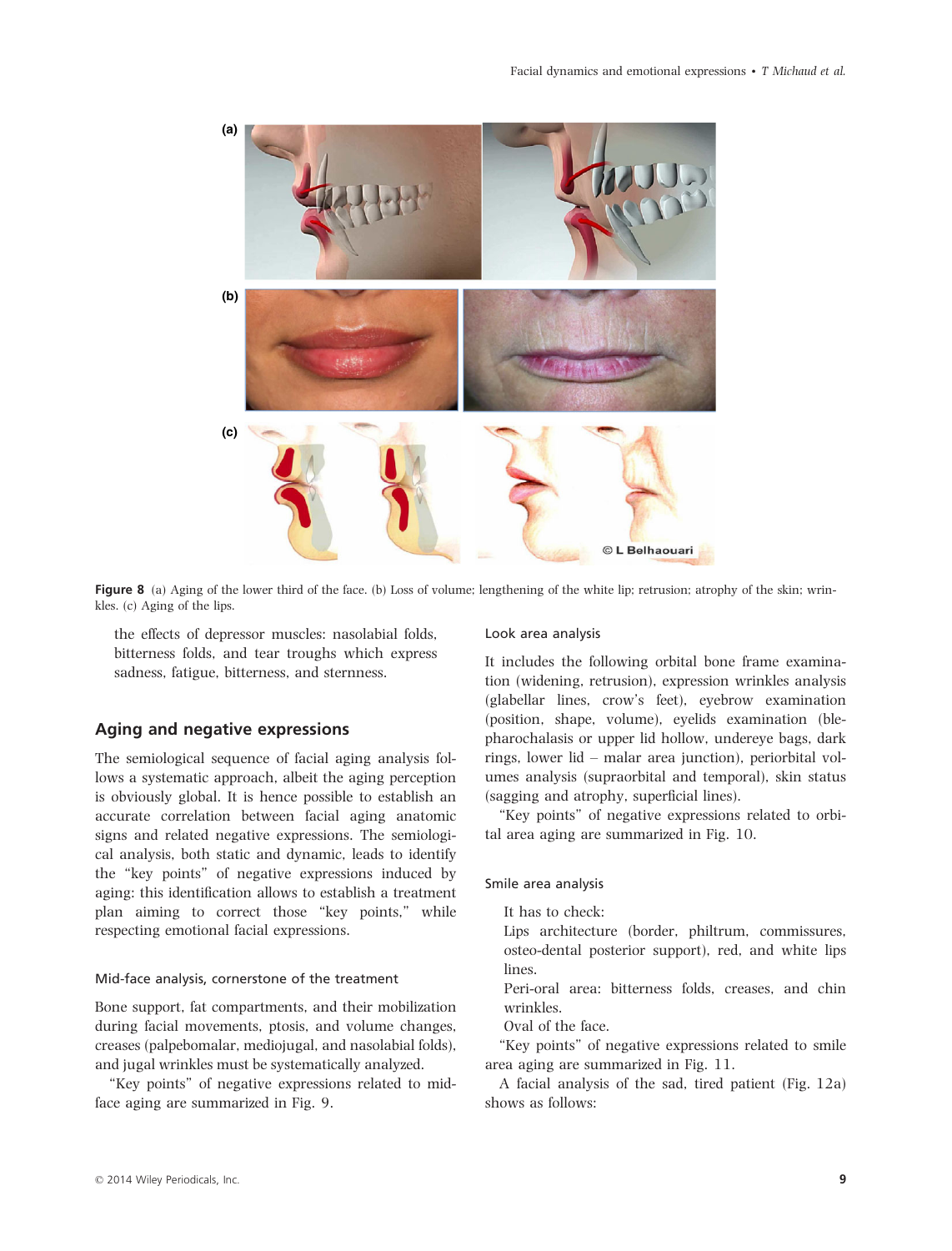

Figure 9 Negative expressions mid face key points : loss of volume and convexities, gaunt face simulate expressions of sadness and fatigue.



Figure 10 Negative expressions look area key points. Eyebrow and upper lid: ptosis and blepharochalasis = fatigue, sadness Volume loss: forehead, hollow rings, temple = fatigue, Expression lines = fatigue, harshness.

In the mid-face: loss of volume with pronounced mediojugal and nasolabial folds, dark hollow rings; slackening of soft parts (shadowed areas and hollows).

In the upper third of the face: eyebrows rendered more horizontal; lowering of the brow; drooping of the lower palpebral muscle; glabellar wrinkles.

In the lower third of the face: bitter folds; loss of volume in the lips accompanied by atrophy; perioral wrinkles; loss of oval contours; chin folds.

A facial analysis of the patient with an expression of disgust (Fig. 12b) shows as follows:

In the lower third of the face: pronounced bitterness folds; creased and slackened nasolabial folds; downturned oral commissures; loss of oval contours.

In the mid-face: loss of cheek volume; pronounced mediojugal and palpebromalar folds.

# Therapeutic implications

Facial aging treatments should aim to restore the reference face, so as to rebuild the close link between image and personality. This consists in recreating a state of mind rather than set or stereotypical beauty. To do this, consideration of the facial dynamics is crucial; inappropriate facial expressions must be corrected while retaining the natural expressiveness of the face.

Overall, identification of the negative expression "key points" allows their accurate correction; thanks to few basic principles that must be complied with: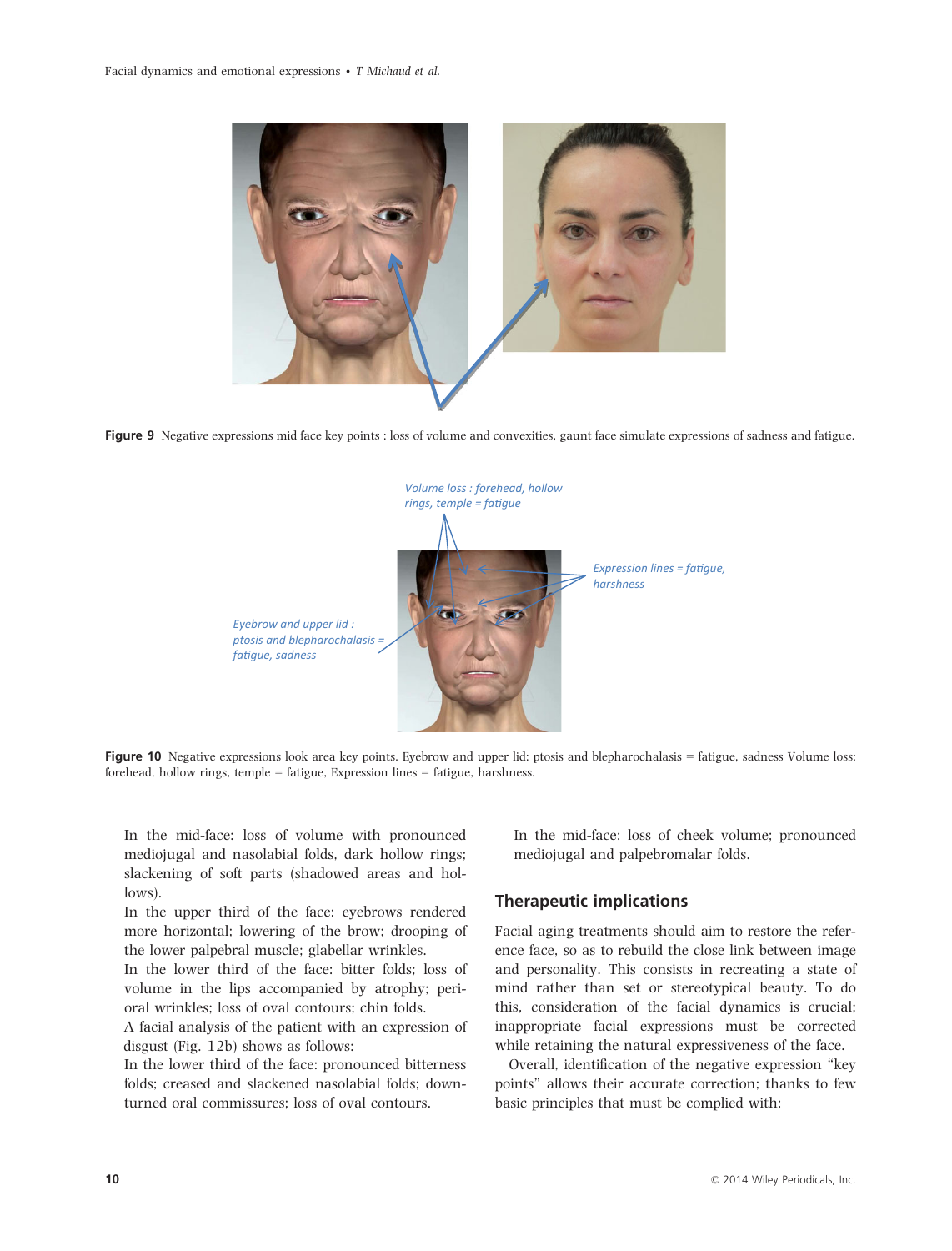

Figure 11 Negative expressions smile area key points. Lips: lines, architecture deletion = loss of seduction. Lips: commissures = bitterness. Creases and folds : fatigue, sadness, bitterness.



Before treatment After treatment



Before treatment

After treatment

Figure 12 (a) Sadness and fatigue (Coll.Dr Michaud). (b) Disgust (Coll. Dr Michaud).

Botulinum toxin:

Never freeze and adapt doses to preserve emotional facial expressions.

Take into account the diffusing area of the used toxin.

Play on muscular balance to favor positive expressions rather than aim to wrinkles softening at any price.

Fillers:

Fillers rheological properties must be suitable for facial dynamics (a filler shall never be detectable).

Choose the filler according to the anatomic area to inject for "key points" correction.

#### Mid-face

The harmonization of volumes is more important than the volume itself. It has to do with restoring tissue volumes in the fat compartments. The quantity of the product, the site, and the depth of the injection must be carefully assessed on the basis of a sound knowledge of anatomy. Prior to any treatment, it is essential to analyze the movement of soft tissue when a facial expression is produced, in order to determine whether to fill the unmoving part, that is, the suborbicularis oculi fat compartment, or the movable dynamic part, that is, the superficial orbicularis oculi fat.

While the site and depth of the injection are very important, the rheological qualities of hyaluronic acid also assume a great deal of importance, principally in preserving expressiveness. The products injected must adapt to facial movements in a manner similar to native tissue.

Current advances enable us to achieve sophisticated, natural results using innovative technologies. State-ofthe-art products give better performance in terms of mobility and naturalness. With reduced water absorption, more uniform distribution and greater malleability, the end results are easier to control and a high degree of durability maintained.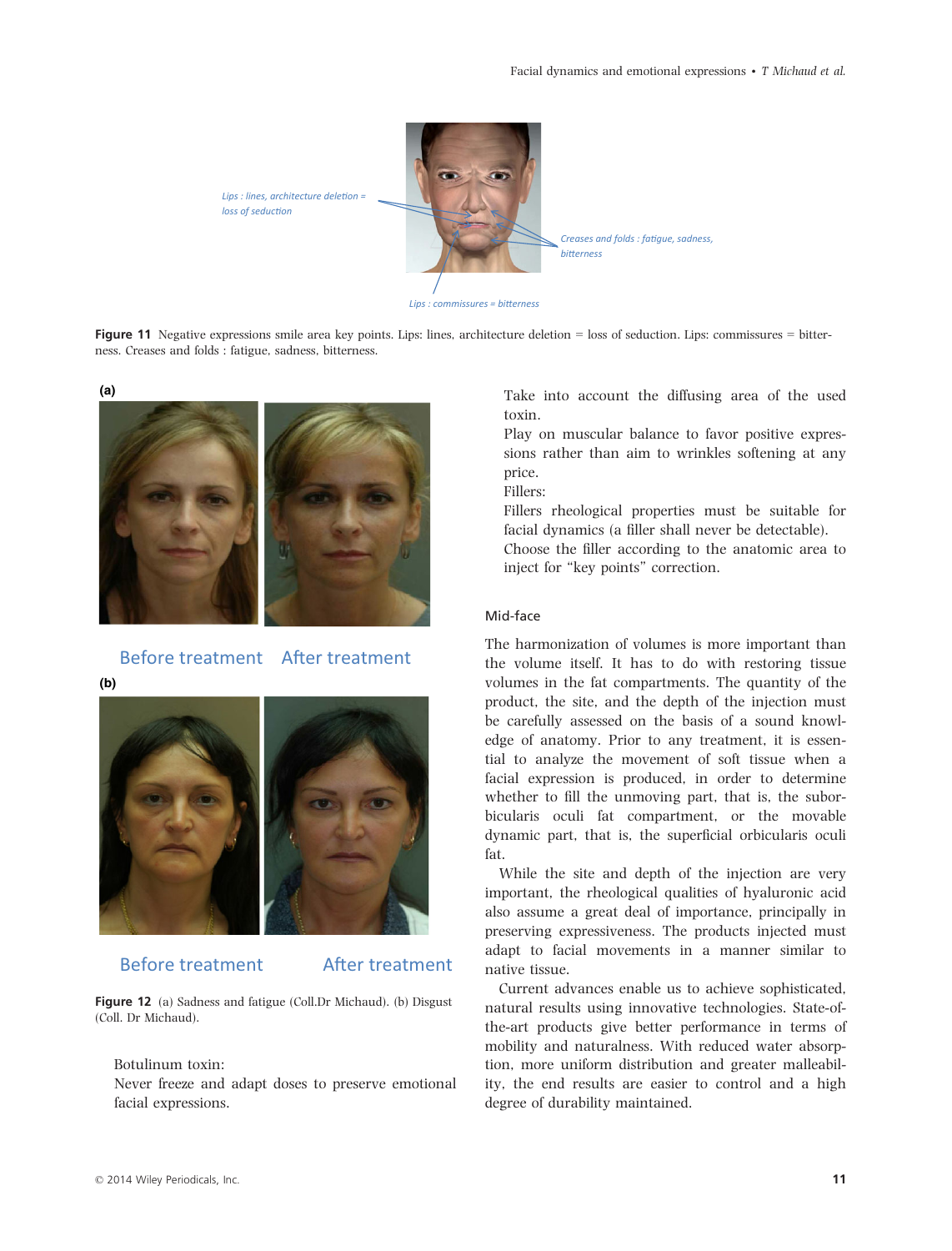

Figure 13 Deep tissue supra-periosteal injection volumizing (hyamuronic acid filler 20 mg/mL (VYC-20 L) : 1 mL per side).

As hyaluronic acid volumizers have good malar projection, they are ideal for injecting the suborbicularis oculi fat pads<sup>17</sup> (Fig. 13).

It may be prudent to add an injection to the upper part of the superficial orbicularis oculi fat pad using less concentrated hyaluronic acid, making it easier to inject superficially. The advantage will be volume creation as well as improved skin surface texture, radiance, and hydration. This superficial injecting stimulates dermal fibroblasts which will increase the synthesis of elastin and collagen. $^{18}$ 

#### Upper third

Treatment of the upper third of the face uses botulinum toxin and hyaluronic acid (dark rings, Charpy's fat pads).

Botulinum toxin should not be used with the intention of completely eliminating certain expressions, at the risk of achieving a fixed expression and confusing other people's perception of one's emotions; it should also be used with the aim of softening the emotions felt by the patient himself. For the injection of dark rings, mildly hydrophilic state-of-the-art hyaluronic acid is required, so that oedemata and the Tyndall effect (bluish rings) are avoided<sup>19</sup> (Fig. 14).

A knowledge of the anatomy and physiology of muscle balance, accuracy in administering the injections (volume, dilution, diffusion), the appropriate doses and pace of injections are the practical aspects which need to be mastered to achieve optimal results and meet patient expectations.

#### Lower third

The lips are the central component of the lower third of the face: enhancing them means enhancing the



Figure 14 Injection of dark rings, under the orbicularis oculi muscle (hyaluronic acid 15 mg/mL (Vyc-15 L) l : 0.3 mL per side)

smile. The lips have their own unique characteristics: the labial and peri-oral region (Fig. 14).

Oral area: the objective is to harmonize lip volumes, redefine the edges, restore hydration, and the convex shape of the vermilion margin (Fig.  $15$ ).<sup>20</sup>

Peri-oral zone: the treatment consists in filling the folds (nasal–labial–chin), correcting the shadowed areas, restoring harmony to the static and dynamic oval and convex contours, which are responsible for negative expressions.

For the treatment of these extremely mobile superficial areas (buccal and peri-oral areas), state-of-the-art products are easier to extrude with the use of very fine needles and make for a less traumatic procedure. With the face at rest, the elastic properties of hyaluronic acid are most in evidence, producing a volumizing effect. In dynamic mode (smiling), viscosity becomes the predominant property by preventing resistance to movement, thereby enabling the product to adapt to the movement of the lips (preventing the "duck's bill" effect). Conformity to the anatomy of the lips is a



Figure 15 Lip treatment: Volume, vermilion margin, edges, philtral ridges, commissures (Juvederm Volbella with lidocaine 15 mg/mL : 1 mL), treatment of bitterness folds (Juverderm Volift with lidocaine 17.5 mg/mL:1 mL).